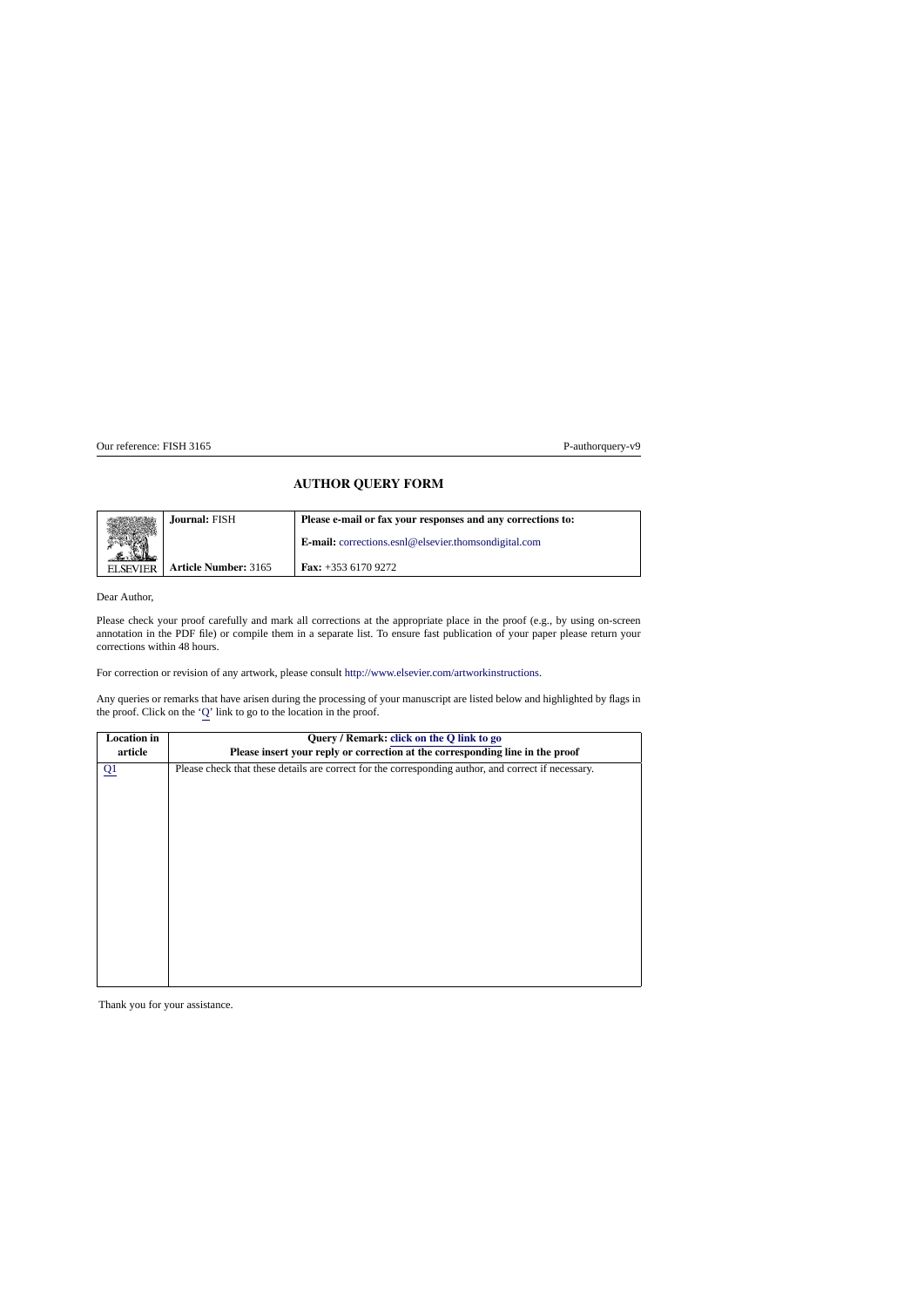1

1 2

5

7

12

## GModel **ARTICLE IN PRESS**

Fisheries Research [xxx \(2011\) xxx–xxx](dx.doi.org/10.1016/j.fishres.2011.02.014)



Contents lists available at [ScienceDirect](http://www.sciencedirect.com/science/journal/01657836)

## Fisheries Research



journal homepage: [www.elsevier.com/locate/fishres](http://www.elsevier.com/locate/fishres)

## Recruitment patterns and juvenile–adult associations of red sea urchins in three areas of British Columbia

## Zane Zhang\*, Alan Campbell, Dan Leus, Dominique Bureau

4 Pacific Biological Station, 3190 Hammond Bay Road, Nanaimo, British Columbia V9T 6N7, Canada

### <sup>6</sup> article info

8 Article history:

9 Received 12 January 2011 10 Received in revised form 18 February 2011 11 Accepted 21 February 2011

- <span id="page-1-0"></span>13 Keywords:
- 14 Red sea urchin
- 15 Recruitment
- 16 Juvenile–adult association
- 17 Generalized linear model
- 18 Bayesian

### **ABSTRACT**

Red sea urchins, Strongylocentrotus franciscanus, form meta-populations which are connected by the dispersal of pelagic larvae. Local adult spawning biomass likely plays only a small role in the local recruitment in terms of larval supply, but larger adult red sea urchins provide protection to conspecific juveniles which are often found sheltered under their spines. Based on survey data collected for the past 15 years in three areas of British Columbia, we used generalized linear models to study the juvenile-adult association, the temporal and spatial variations in recruitment, and the effect of adult population density on recruitment success. The probability for a juvenile red sea urchin to be found under a larger red sea urchin decreased with increasing test diameter (TD) of the juvenile and with decreasing adult density. The probability fell from over 50% for juveniles less than 10 mm TD to almost 0% for juveniles at 40 mm TD. The probability for an adult red sea urchin to provide shelter to conspecific juveniles increased with increasing TD of the adult and with increasing juvenile density, but was generally low (<15%). Recruitment levels varied annually within each area, and differed between three surveyed areas. Adult densities, at least up to certain levels, had a positive impact on the recruitment. Intensive harvesting of red sea urchins in a location likely caused a reduction in the amount of recruitment to the location over the next number of years. Understanding the role of adults in the recruitment process is essential for assessing effectiveness of alternative management strategies for the red sea urchin fishery.

Crown Copyright © 2011 Published by Elsevier B.V. All rights reserved.

#### <sup>19</sup> **1. Introduction**

 Red sea urchins, Strongylocentrotus franciscanus, are mostly found on rocky substrates from the intertidal zone to depths of approximately 50 m below chart datum. The red sea urchin is the largest and most abundant species of sea urchin in British Columbia (BC) ([Bernard and Miller, 1973\),](#page-9-0) and is a long lived and slow grow- ing species [\(Ebert et al., 1999; Ebert and Southon, 2003; Zhang](#page-9-0) [et al., 2008\).](#page-9-0) Red sea urchins have been commercially harvested by divers since the 1970s in BC. A sound fishery management approach requires an understanding of the effects of harvest-related factors on recruitment, which is a key biological parameter for regulating the population production. The amount of red sea urchin (here-31 after referred to as 'red urchin') recruitment in a given location is determined by the amount of larvae that settle and the subsequent survival rate to the age of recruitment, defined in this study as  $\frac{3}{2}$ <sup>34</sup> years.

**[Q1](#page-0-0)** ∗ Corresponding author at: Department of Fisheries and Oceans, Pacific Biological Station, 3190 Hammond Bay Road, Nanaimo, British Columbia V9T 6N7, Canada. Tel.: +1 250 7567102; fax: +1 250 7567053.

E-mail address: [zane.zhang@dfo-mpo.gc.ca](mailto:zane.zhang@dfo-mpo.gc.ca) (Z. Zhang).

Individual red urchins mature at approximately 50 mm test 35 diameter (TD) ([Bernard and Miller, 1973\) a](#page-9-0)nd usually spawn during May and June in BC [\(Kramer and Nordin, 1975\).](#page-9-0) The larvae of red urchins remain pelagic for a period of  $2-4$  months before settlement [\(Strathmann, 1978\)](#page-9-0) and are capable of dispersing great distances and recruiting into spatially separate communities ([Mileikovsky,](#page-9-0) [1971; Strathmann, 1974\).](#page-9-0) Thus, red urchins can form a meta-<br>41 population that is connected by dispersal of larvae. Small red urchins  $(TD < 30$  mm) are often found underneath the spines of larger individuals ([Tegner and Dayton, 1977; Breen et al., 1985;](#page-9-0) <sup>44</sup> [Sloan et al., 1987\),](#page-9-0) possibly for protection from predators ([Tegner](#page-9-0)[and Dayton, 1977; Duggins, 1981\).](#page-9-0)

The relationship between the adult red urchin population and  $47$ recruitment success seems to be complicated. Local adult spawn- <sup>48</sup> ing biomass likely plays only a small role in recruitment to the  $\frac{49}{49}$ local population, in terms of larval supply. Genetic data from red  $_{50}$ urchins show no evidence of strong sub-structuring in BC waters  $51$ [\(Miller et al., 2006\).](#page-9-0) However, adult red urchins provide protected  $\frac{52}{2}$ shelter to juveniles, and this protection may greatly enhance juve-<br>53 nile survival rate ([Tegner and Dayton, 1981\).](#page-9-0) Alternatively, a close  $_{54}$ association between juveniles and adults may cause an increase in  $\frac{55}{55}$ intercohort competition for resources ([Werner and Anholt, 1993\).](#page-9-0)  $\frac{56}{60}$ An exceedingly high adult density may impose a negative effect on  $\frac{57}{2}$ recruitment due to the competition for food. A good understanding  $\frac{58}{58}$ 

0165-7836/\$ – see front matter. Crown Copyright © 2011 Published by Elsevier B.V. All rights reserved. doi:[10.1016/j.fishres.2011.02.014](dx.doi.org/10.1016/j.fishres.2011.02.014)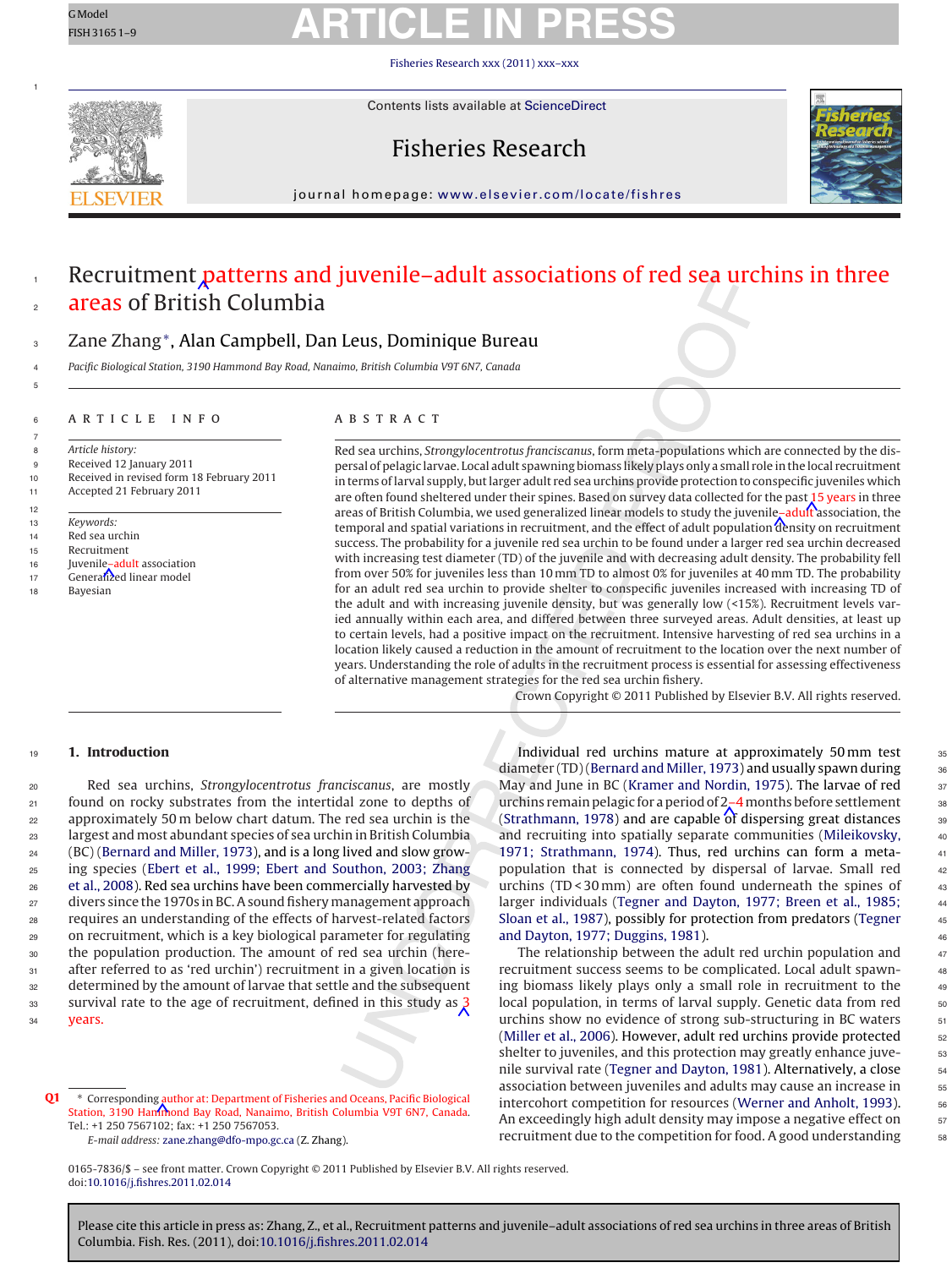<span id="page-2-0"></span>2 Z. Zhang et al. / Fisheries Research *xxx (2011) xxx–xxx*



**Fig. 1.** Geographic locations of the three study areas in British Columbia.

 of the effects of adult density on the recruitment is important for developing sound fishery management. We are not aware of any studies that quantitatively examine the impact of various adult red urchin densities on recruitment.

 Field surveys have been conducted almost annually on red urchin populations at three study areas in BC over a 15 year period. The purpose of the long term studies was to quantify the variable biological characteristics of red urchin growth, natural mortality and recruitment for use in stock assessments in BC. We reported on the growth and natural mortality rates for red urchins in [Zhang](#page-9-0) [et al. \(2008\).](#page-9-0) The purpose of the current study was to (1) exam- ine temporal and spatial variation in red urchin recruitment,  $(2)$  quantitatively describe the relationship of TD, juvénile density, and adult density on probabilities for juveniles to receive protection from adults and on probabilities for adults to provide protection to juveniles, and (3) to determine the positive and negative impact of different adult densities on the subsequent recruitment to the red urchin population.

## <sup>77</sup> **2. Materials and methods**

## 78 2.1. Study greas

<sup>79</sup> We used survey data from three areas in BC: Haida Gwaii (HG, 80 formerly Queen Charlotte Islands (QCI)), Price Island (PI), and Tofino 81 (TO) (Fig. 1). The three areas were each divided into nine experi-<sup>82</sup> mental sites, six of which sustained some level of harvesting in 83 1995 and/or 1996. In 2005, an intensive harvest of over 80% of all 84 red urchins to a depth of 10 m chart datum was conducted in five <sup>85</sup> sites in HG (two of which had also been harvested in 2004).We used 86 the four sites which were not harvested in 2005 (two of which had 87 been harvested minimally in 1996, relative to the harvest in 2005) <sup>88</sup> as control sites for HG, and the three sites which were not harvested <sup>89</sup> in 1996 as control sites for PI. In TO, one of the three no-harvest sites <sup>90</sup> was not surveyed after 2001, and therefore only the remaining two <sup>91</sup> controls were used in the current study.

### <sup>92</sup> 2.2. Surveys

<sup>93</sup> Field surveys were conducted in the three areas since 1994, <sup>94</sup> generally on an annual basis. Surveys were conducted in May of

1994–1999 and in August thereafter in HG, in September in PI, and 95 in June in TO. In HG,  $8-10$  1 m-wide transects of variable length  $\frac{1}{96}$ were randomly placed perpendicular to the shoreline in each site.  $\frac{97}{2}$ In PI and TO, typically 5 transects were randomly placed in each 98 site. Each transect consists of many quadrats of  $1 \text{ m}^2$  each. Data  $\qquad$  99 were collected in every 1  $m<sup>2</sup>$  quadrat of each transect in the early  $1000$ years (1994 and 1995), and in alternate quadrats in later years. TDs 101 of red urchins in all surveyed quadrats were measured with vernier  $102$ calipers, from which the total number was counted. Juvenile red  $103$ urchins observed associated with spines and or underneath larger  $104$ red urchins were noted. Other data recorded include substrate type 105 and algae type and percent cover of algae. The manufacturer of algae.

### 2.3. Density estimation  $107$

We calculated four red urchin densities in each site: total density for all sizes, density of adults defined as individuals  $>70$  mm TD,  $_{108}$ density of juveniles defined as individuals  $\leq$ 40 mm TD, and density  $110$ of recruitment defined as individuals three years old. For recruit-<br>111 ment age, we relied on the growth models established by [Zhang](#page-9-0)  $112$ [et al. \(2008\), w](#page-9-0)here the midpoint of TDs for ages 2 and 3 and for  $113$ ages 3 and 4 were used as the lower and upper size limit for age  $3<sub>114</sub>$ red urchins. The TD ranges for age 3 red urchins were  $27-38$  mm  $115$ for HG, 33–45 mm for PI and  $28<sub>7</sub>$  39 mm for TO. We chose age-3 to  $116$ represent recruitment because too few smaller red urchins were 117 observed and because there would be a problem with increasing 118 overlap of size-ranges with older age-classes. The mass of the state of the state of the state of the state of

The red urchins occur most often on rock (hard) substrates and 120 rarely on sand or mud (soft) substrates. The number of quadrats  $121$ on soft substrates varied between years. To reduce the bias asso-<br>122 ciated with substrate preference, quadrats on soft substrates were 123 not included in the density estimates. The total density of all sizes 124 by site and year was estimated as the average number of red urchins <sub>125</sub> found in all surveyed quadrats in the site (excluding soft substrates) <sup>126</sup> and in the year. Adult, juvenile and recruitment densities, by site  $127$ and year, were estimated as the products of the corresponding total 128 density and, respectively, the observed proportion of adults, juve- <sup>129</sup> niles and recruits in the surveyed population, by year. The density  $130$ of a given size group for each study area was calculated as the mean 131 of the estimated site densities in the area. 132

### 2.4. Juvenile<sub> $\lambda$ </sub> adult association 133

In this study, large red urchins having smaller ones underneath 134 their spines or tests were defined as "protecting" red urchins, and 135 smaller individuals receiving protection from adults were defined 136 as "protected" red urchins. Data on these juvenile<sub> $\tau$ </sub> adult associa-<br><sup>137</sup> tions were not recorded for all years. We used the survey data from  $138$ years 2001-02, 2004, 2006-10 for HG; 1997, 2001-02, 2007-08 139 for PI; and 1998, 2001, 2003, 2005–06 for TO. Data from the control  $_{140}$ sites were used in modelling the  $j$ uvenile–adult association.  $141$ 

We used a generalized linear model with the Bernoulli probabil- $142$ ity distribution to study the impact of test diameters, juvenile and 143 adult densities on the probability of juvenile<sub> $\tau$ </sub> adult association:  $144$ 

$$
I_{i,j,k} \sim \text{bern}(p_{i,j,k}) \tag{1}
$$

where I was either 1 if the individual was in an association or 0 if  $_{146}$ otherwise, p is the probability for this individual to receive or pro- <sup>147</sup> vide protection, and the subscripts, *i, j*, and *k* refer to Year, Site and  $_{148}$ Individual, respectively. We used the logit link function to model 149 the probability, based on TD  $(TD)$ , juvenile density  $(JD)$ , and adult  $150$ density (AD): 151

$$
\log \text{it}(p_{i,j,k}) = a + b \times TD_k + c \times AD_{i,j} + d \times JD_{i,j} \tag{2}
$$

where  $a$ ,  $b$ ,  $c$  and  $d$  are the model parameters for intercept, test  $153$ diameter, adult density and juvenile density, respectively, whose  $154$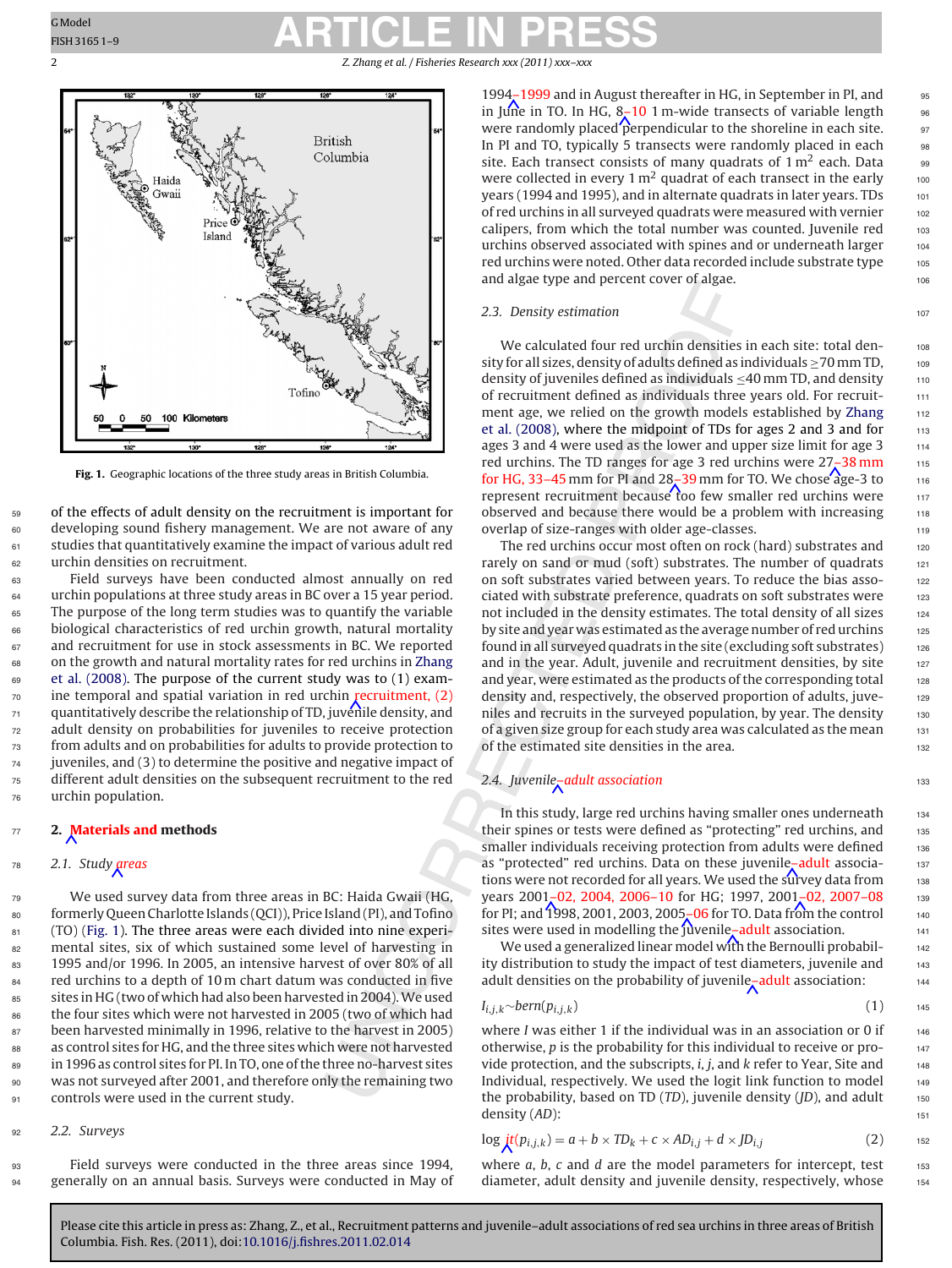<span id="page-3-0"></span> values are to be estimated. The logit link function is simply the 156 log function of odds,  $p/(1-p)$ , namely the ratio of probability of hav-<br>157 having the juvenile–adult association to the probability of not havhaving the juvenile-adult association to the probability of not hav-158 ing such association. The red urchins with TD between 40 and 70 mm were occasionally found receiving protection from larger individuals and in other instances providing protection for smaller individuals. The binary association data (1 for association and 0 for non-association) for red urchins < 70 mm TD were used to model probability of receiving protection, and the binary association data for red urchins > 40 mm TD were used to estimate probability of providing protection.

### 166 2.5. Recruitment *xariation*

 The observed amount of recruitment varied between years and sites in all study areas. To examine the degree of variation in the density of recruitment  $(R)$  to an area, we used a generalized linear model with the gamma distribution:

$$
R_{i,j} \sim gamma(s_{i,j}, \tbinom{\cdot}{k})
$$
\n
$$
(3)
$$

 $172$  where s and r are, respectively, the parameters of shape and rate  $173$  of the gamma distribution, and the subscripts *i* and *j* refer to Year 174 and Site. The mean of the gamma distribution of recruitment den-<sup>175</sup> sity  $(\hat{R}_{i,j})$  is  $s_{i,j}/r$ . The amount of observed recruitment also varied <sup>176</sup> with adult density, with each area having a different relationship. 177 Recruitment increased with adult density in all areas when density <sup>178</sup> was relatively low, while at higher densities, recruitment continued to increase in HG, remained unchanged in PI and decreased in <sup>180</sup> TO. Based on these observations, we examined the impact of adult <sup>181</sup> density on recruitment, using a quadratic function for PI and TO, 182 and a linear function for HG.  $\hat{R}$  was modelled as:

$$
183 \qquad \begin{cases} \log(\hat{R}_{i,j}) = u + Y E_i + S E_j + \alpha \times AD_{i,j} & \text{(for HG)}\\ \log(\hat{R}_{i,j}) = u + Y E_i + S E_j + \alpha \times AD_{i,j} + \beta \times AD_{i,j} & \text{(for PI and TO)} \end{cases} \tag{4}
$$

184 where u is the intercept,  $YE_i$  and  $SE_j$  are the effects of Year *i* and 185 Site j, respectively,  $AD_{ij}$  is adult density in Year *i* for Site j, and  $\alpha$ 186 and  $\beta$  are coefficients for the effect of the adult density. Only the 187 data from the control sites were used in these models. For a given site and year,  $\exp(\alpha \times AD)$  (for HG) and  $\exp(\alpha \times AD + \beta \times AD^2)$  (for PI<br>as and TO) would mean the amount of change in recruitment relative and TO) would mean the amount of change in recruitment relative <sup>190</sup> to the expected recruitment when adult density is zero.

<sup>191</sup> To examine the impact of intensive harvesting on subsequent <sup>192</sup> recruitment in HG, we modelled the harvesting effect, HE, as fol-<sup>193</sup> lows:

$$
log(\hat{R}_{i,j}) = u + YE_i + SE_j + HE \times I_{i,j}
$$
\n
$$
(5)
$$

 where  $I_{i,j}$  is an identification parameter which was set to 1 if Year i was later than 2005 (the harvesting year) and if Site j was a har- vesting site in 2005, and set to 0 if otherwise. The data from all nine sites were used in this model. The expected recruitment density for 199 the harvested site in post-harvesting year was  $\exp(u + YE_i + SE_i + HE)$ 200 and would have been  $exp(u + YE_i + SE_j)$  if the harvesting had not been conducted. Therefore, exp(HE) represents a relative differ- ence or percentage change in recruitment density caused by the harvesting.

### 204 2.6. Bayesian analyses

 We used the WinBUGS software program ([Spiegelhalter et al.,](#page-9-0) [2003\)](#page-9-0) to conduct the Bayesian analyses, which requires that all model parameters have prior probability distributions. We assigned uninformative priors to all parameters in order to force the model to estimate these parameters using the information from 210 the data. Specifically, a, b, c, d, u,  $\alpha$ ,  $\beta$ , and HE were each assigned 211 a normal distribution with mean = 0, and variance = 10,000 (∼N(0,<br>212 100<sup>2</sup>)), and r was assigned a gamma distribution: r ∼ *Camma* (0.001, )), and r was assigned a gamma distribution: r  $\sim$  Gamma(0.001, 213 0.001) where 0.001 and 0.001 represent the parameters of shape 0.001) where 0.001 and 0.001 represent the parameters of shape and rate of the gamma distribution. Sum-to-zero constraints were 214 applied to the categorical variables of Year effect and Site effect, 215 namely:  $\sum_i Y E_i = 0$  and  $\sum_j S E_j = 0$ . Each Year effect and Site effect, 216 except for the 1st Year and Site effects, were assigned a normal 217 distribution with mean = 0 and variance = 10,000 ((YE<sub>i</sub> ∼ N(0, 100<sup>2</sup>), 218<br>*i* > 1) and (SE<sub>i</sub> ∼ N(0, 100<sup>2</sup>), *i* > 1)). The 1st Year and Site effects *i* > 1) and (SE<sub>j</sub> ∼ N(0, 100<sup>2</sup>), *j* > 1)). The 1st Year and Site effects 219<br>were calculated based on the effects of other years and sites: were calculated based on the effects of other years and sites:  $YE_1 = -\sum_{i=2} YE_i$  and  $SE_1 = -\sum_{j=2} SE_j$ .<br>For executing the invenile-adult association model, the first 221

For executing the juvenile<sub>z</sub>-adult association model, the first 50,000 samples from the posterior distribution were treated as a  $223$ burn-in period. To reduce autocorrelation, every 10th sample from <sub>224</sub> the posterior distribution was selected after the burn-in period. 225 Visual examination showed that the autocorrelation was low at 226 this sampling interval. For the recruitment models, ten million 227 samples from the posterior distribution were treated as a burn-in 228 period. Every 1000th sample from the posterior distribution was 229 selected after the burn-in period to reduce the autocorrelation. 230 For each model run, 10,000 samples were saved. Two chains were 231 used with different initial values for the Gelman-Rubin diagnos-<br>232 tics convergence test [\(Gelman and Rubin, 1992\).](#page-9-0) This test provided 233 no evidence for lack of convergence because the two independent 234 chains virtually overlapped each other for both the juvenile<sub>z</sub> adult  $235$ association model and the recruitment model.

Estimated values of coefficients pertain to the effects of the 237 corresponding explanatory variables on the expectation of the 238 response variable. To evaluate the importance of the effect of an 239 explanatory variable, we examined whether the posterior distri-<br>
<sub>240</sub> bution for the corresponding coefficient was scattered around zero.  $241$ The posterior distribution away from the zero value would mean 242 that this explanatory variable has an important contribution in the  $_{243}$ prediction of the response variable. In this paper, "significance" <sup>244</sup> was generally used to indicate that there is only a small proba-<br>245 bility ( $\leq$ 0.05) for the coefficient value to be smaller or larger than  $\qquad$  246 zero based on the posterior distribution. To evaluate differences in <sub>247</sub> the coefficients of the juvenile–adult association models between 248 different study areas, we calculated the probability that the model  $_{249}$ predicted parameter value for one area is as great or greater than 250 the model predicted corresponding parameter value for another  $251$ area. A "significant" difference means that this probability is either  $252$ as small or smaller than 0.025 or as large or larger than 0.975. 253

#### **3. Results** 254

Red urchins receiving protection from larger individuals were  $255$ predominantly juveniles (<40 mm TD), whereas those providing 256 protection to smaller ones were primarily adults ( $\geq$ 70 mm TD)  $\geq$  257 (Fig. 2) There were relatively few small (<15 mm TD) protected red [\(Fig. 2\).](#page-4-0) There were relatively few small  $($  < 15 mm TD) protected red urchins recorded because those individuals are difficult to detect <sub>259</sub> in the field surveys.

Model-predicted probabilities of juvenile-adult association  $261$ agreed well with the observed data [\(Fig. 3\).](#page-5-0) The model predicted  $262$ that more than half of small red urchins (<10 mm TD) were receiv-<br>263 ing protection in HG and TO and over 90% of these small red urchins 264 were under protection in PI [\(Fig. 3\).](#page-5-0) The proportion of red urchins 265 being protected fell quickly with increasing size  $\text{to}$  <20% at sizes  $\frac{266}{60}$ greater than 30 mm TD, although the rate of decrease was vari-<br>267 able ([Fig. 3\).](#page-5-0) The probability for red urchins providing protection  $\qquad$  268 increased with their sizes, although this probability was gener-<br>269 ally small. Less than 15% of red urchins at any observed size group  $270$ provided protection to the smaller ones [\(Fig. 3\).](#page-5-0) 271

The probability of juvenile–adult association was consistently and significantly affected by TD and may also be significantly affected by adult and juvenile densities ([Table 1\).](#page-4-0) The probability of being a protected red urchin decreased significantly with increas- 275 ing juvenile TD (b) ( $p$  < 0.05) in all three areas, as indicated by the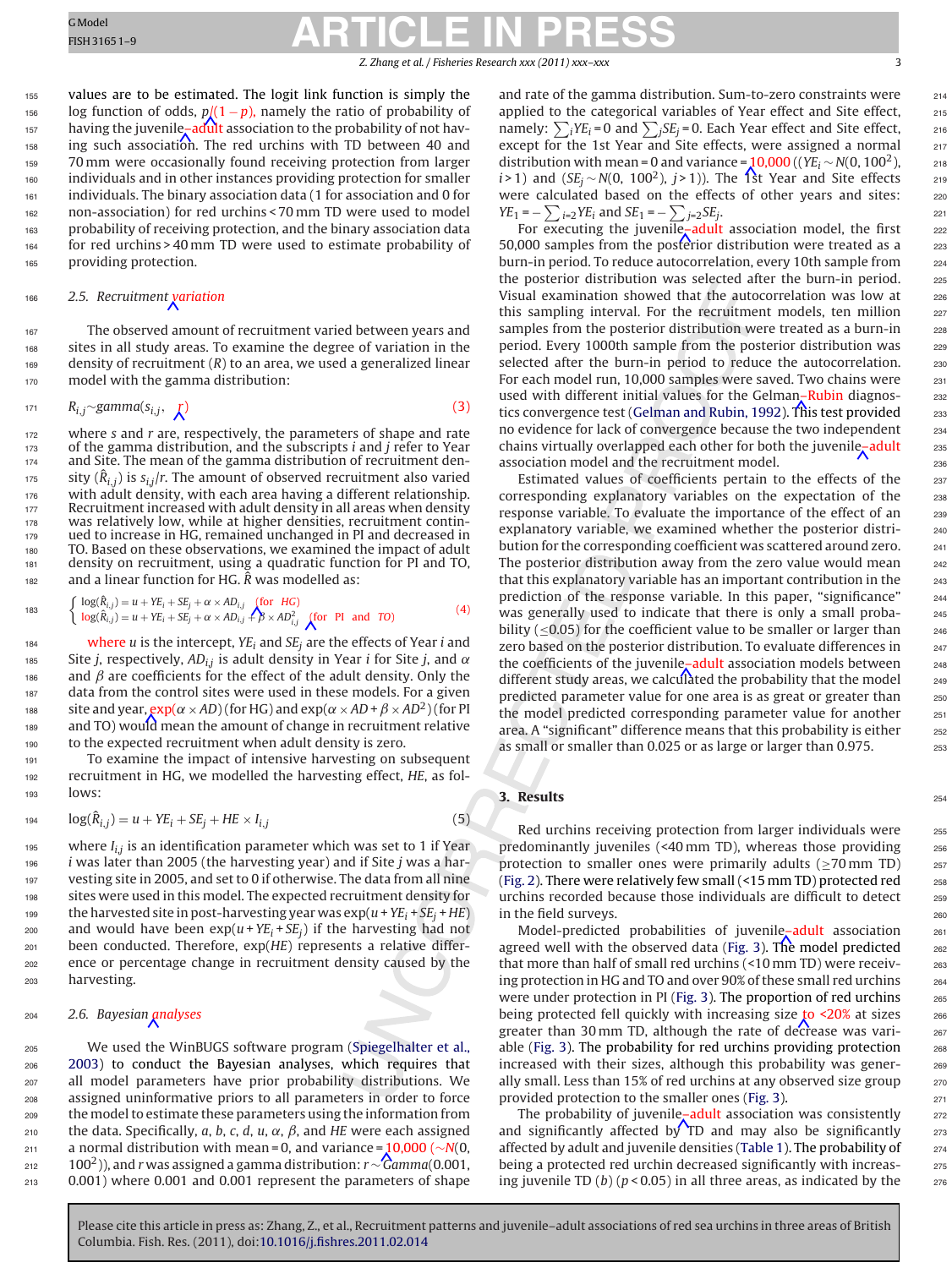<span id="page-4-0"></span>4 Z. Zhang et al. / Fisheries Research *xxx (2011) xxx–xxx*



**Fig. 2.** Size frequency distributions for protected (left panel) and protecting (right panel) red sea urchin in the control sites of Haida Gwaii (HG), Price Island (PI), and Tofino (TO).

277 credible intervals all being in the negative (Table 1A). The prob- ability of being a protected red urchin increased with increasing adult density  $(c)$ , significantly in HG and PI and nearly significantly ( $p < 0.1$ ) in TO (Table 1A). The correlation between the probability of being protected and juvenile density (d) was significantly negative in HG but not significant in PI and TO (Table 1A). The probability of being a protecting red urchin increased significantly with increas- ing TD and juvenile density (shown by the credible interval being in the positive) in all three areas (Table 1B). The correlation between the probability of providing protection and increasing adult density was significantly negative in HG, significantly positive in PI and did not change significantly in TO (Table 1B).

Estimated values of the coefficients of the logit link function 289 were in most cases significantly different among the areas [\(Table 2\).](#page-5-0) 290 For the protection-receiving function, the value of the intercept  $(a)$  291 was larger for PI than for HG or TO, and was statistically not different 292 for HG and TO ([Table 2A](#page-5-0)). The value of the coefficient for TD  $(b)$  was 293 larger for HG than for PI or TO, and was larger for TO than for PI. 294 The value of the coefficient for adult density  $(c)$  was larger for PI  $_{295}$ than for HG or TO, and was statistically not different for HG and TO. 296 The value of the coefficient for juvenile density  $(d)$  was larger for  $297$ TO than for HG or PI and was statistically not different for HG and 298 PI. For the protection-providing function, the value of the intercept 299  $(a)$  was larger for HG than for PI or TO and was larger for PI than for  $300$ 

#### **Table 1**

Estimated values of the coefficients of the logit link function (see Eq. [\(2\)\)](#page-2-0) for receiving protection (A) and providing protection (B), together with 95% credible intervals (CI) in Haida Gwaii, Price Island, and Tofino, using data from the control sites only. Parameter a is the intercept, b is the coefficient for test diameter, c is the coefficient for adult density and d is the coefficient for juvenile density.

| Parameter                       | Haida Gwaii |                      | Price Island |                      | Tofino   |                      |
|---------------------------------|-------------|----------------------|--------------|----------------------|----------|----------------------|
|                                 | Mean        | CI                   | Mean         | CI                   | Mean     | CI                   |
| $(A)$ – Receiving protection    |             |                      |              |                      |          |                      |
| $\mathcal{A}_{\mathcal{A}}$     | 0.426       | $0.236 - 0.618$      | 2.396        | $1.662 - 3.152$      | 0.202    | $-0.592$ to 0.982    |
|                                 | $-0.085$    | $-0.09$ to $-0.079$  | $-0.195$     | $-0.232$ to $-0.161$ | $-0.131$ | $-0.15$ to $-0.113$  |
|                                 | 0.131       | $0.094 - 0.168$      | 0.295        | $0.215 - 0.381$      | 0.068    | $-0.008$ to 0.143    |
|                                 | $-0.088$    | $-0.131$ to $-0.044$ | $-0.152$     | $-0.361$ to 0.055    | 0.084    | $-0.072$ to 0.245    |
| <b>B</b> – Providing protection |             |                      |              |                      |          |                      |
|                                 | $-5.353$    | $-5.780$ to $-4.907$ | $-6.733$     | $-7.709$ to $-5.792$ | $-8.833$ | $-10.25$ to $-7.466$ |
|                                 | 0.022       | $0.019 - 0.026$      | 0.022        | 0.014 to 0.031       | 0.043    | $0.032 - 0.055$      |
|                                 | $-0.107$    | $-0.155$ to $-0.058$ | 0.074        | $0.026 - 0.122$      | $-0.034$ | $-0.116$ to 0.045    |
|                                 | 0.351       | $0.303 - 0.398$      | 0.49         | $0.352 - 0.625$      | 0.409    | 0.254-0.577          |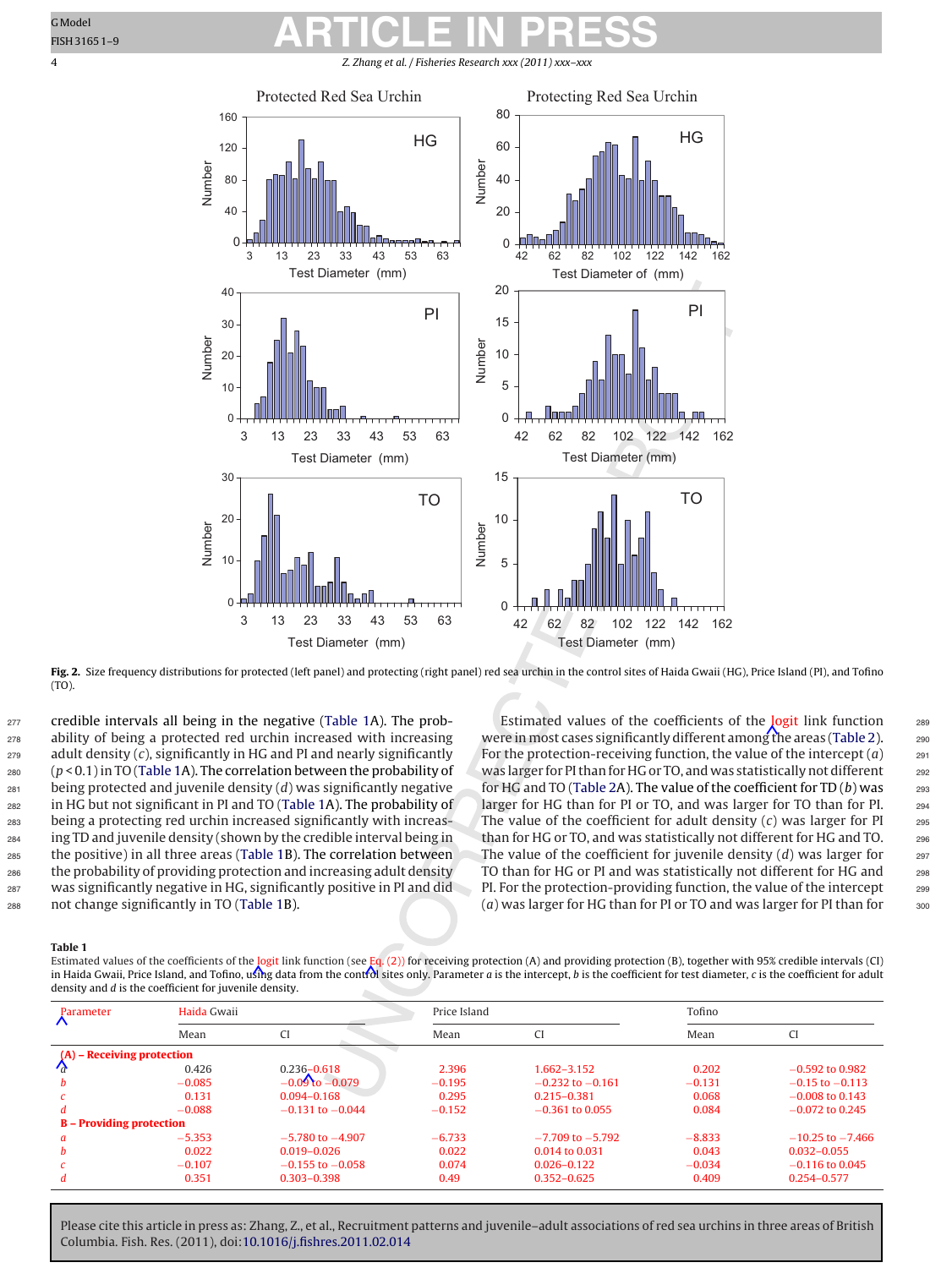Z. Zhang et al. / Fisheries Research *xxx (2011) xxx–xxx* 5

<span id="page-5-0"></span>

Fig. 3. Probabilities of juvenile<sub>r</sub>adult association for protected (left panel) and protecting (right panel) red sea urchin in the control sites of Haida Gwaii (HG), Price Island (PI), and Tofino (TO). The broken lines represent 95% credible intervals of the probabilities, and the dots are observed proportions of the association within each 5 mm test diameter interval based on the sample sizes (n) ( $\bigcirc$ : n < 10;  $\bullet$  : 10  $\leq$  n < 25;  $\bullet$ : n  $\geq$  25).

301 TO (Table 2B). The value of the coefficient for TD (b) was larger for TO than for HG or PI and was statistically not different for HG and PI. The value of the coefficient for adult density (c) was larger for PI than for HG or TO and was statistically not different for HG and TO. 305 The value of the coefficient for juvenile density (d) was larger for PI than for HG and was statistically not different between PI and TO or between HG and TO (Table 2B).

#### **Table 2**

Probabilities of differences (>0) in estimated coefficients of the logit link function (see  $Eq. (2)$ ) for receiving protection (A) and providing protection (B) among Haida Gwait (HG), Price Island (PI) and Tofino (TO), based on data from the control sites. Parameter  $a$  is the intercept,  $b$  is the coefficient for test diameter,  $c$  is the coefficient for adult density and d is the coefficient for juvenile density.

| Parameter                       | $HG-PI$              | $HG$ -TO              | $PI-TO$               |  |  |
|---------------------------------|----------------------|-----------------------|-----------------------|--|--|
| A - Receiving protection        |                      |                       |                       |  |  |
| a                               | $0.000$ **           | 0.706                 | $1.000^{\circ}$       |  |  |
|                                 | $1.000$ **           | 1.000"                | 0.000"                |  |  |
|                                 | $0.000$ **           | 0.932                 | $1.000**$             |  |  |
|                                 | 0.717                | $0.018^{*}$           | $0.037^$              |  |  |
| <b>B</b> – Providing protection |                      |                       |                       |  |  |
| a                               | $0.994$ <sup>*</sup> | $1.000**$             | $0.994*$              |  |  |
|                                 | 0.529                | $0.000$ <sup>**</sup> | $0.001$ <sup>**</sup> |  |  |
|                                 | $0.002$ **           | 0.800                 | $0.979^{*}$           |  |  |
|                                 | $0.025$ <sup>*</sup> | 0.253                 | 0.808                 |  |  |

Nearly significant ( $p \le 0.05$  or  $p \ge 0.95$ ).<br>Significant ( $p \le 0.025$  or  $p \ge 0.975$ ).<br>Highly significant ( $p \le 0.005$  or  $p \ge 0.995$ ).

Observed mean red urchin recruitment densities prior to 2007 308 were highest in TO, and higher in HG than in PI [\(Fig. 4\).](#page-6-0) Annual range 309 of recruitment densities were  $0.25-3.14$  per m<sup>2</sup> in TO,  $0.07-2.24$  m<sup>2</sup> 310 in HG, and  $0.05-0.55$  per m<sup>2</sup> in PI. Recruitment densities, together  $311$ with adult and juvenile densities, in TO have, however, declined 312 drastically to virtually zero in the most recent years, since sea otters  $313$  $(Enhydra lutris)$  started to prey on large red urchins in 2006.  $314$ 

Variation in model-estimated Year effects on recruitment gener-<br>315 ally conformed to the variations in the observed mean recruitment 316 densities, after adjusting for Site effects and adult density effects 317 [\(Fig. 5\).](#page-6-0) Relative to the mean Year effect over all the studied years,  $318$ Year effects were significantly higher for some recruitment years 319 and significantly lower in some other years. Higher or lower Year 320 effects generally did not occur consistently over the areas [\(Fig. 5\).](#page-6-0)  $\frac{321}{100}$ Specifically, estimated Year effects made a significantly higher con-  $322$ tribution to the recruitment in HG during 1998, 2001 and 2009, and  $323$ a significantly lower contribution in 2007 and 2008; a significantly  $\frac{324}{4}$ higher contribution in PI during 1998, 2001, 2002, 2004 and 2008, 325 and a significantly lower contribution in 1996, 1997, and 2000; and 326 a significantly higher contribution in TO during 1995 and 1996, and 327 a significantly lower contribution in 2003 and 2004 ([Fig. 5\).](#page-6-0) 328

Site effects on recruitment were variable among the four con-<br>329 trol sites in HG and the three sites in PI, but constant between 330 the two sites in TO [\(Fig. 6\).](#page-6-0) When effects of all other influenc- 331 ing factors remain the same, higher Site effect would, expectedly, 332 produce higher recruitment density for the site. Compared to the 333 overall mean for HG, the recruitment density was expected to be 334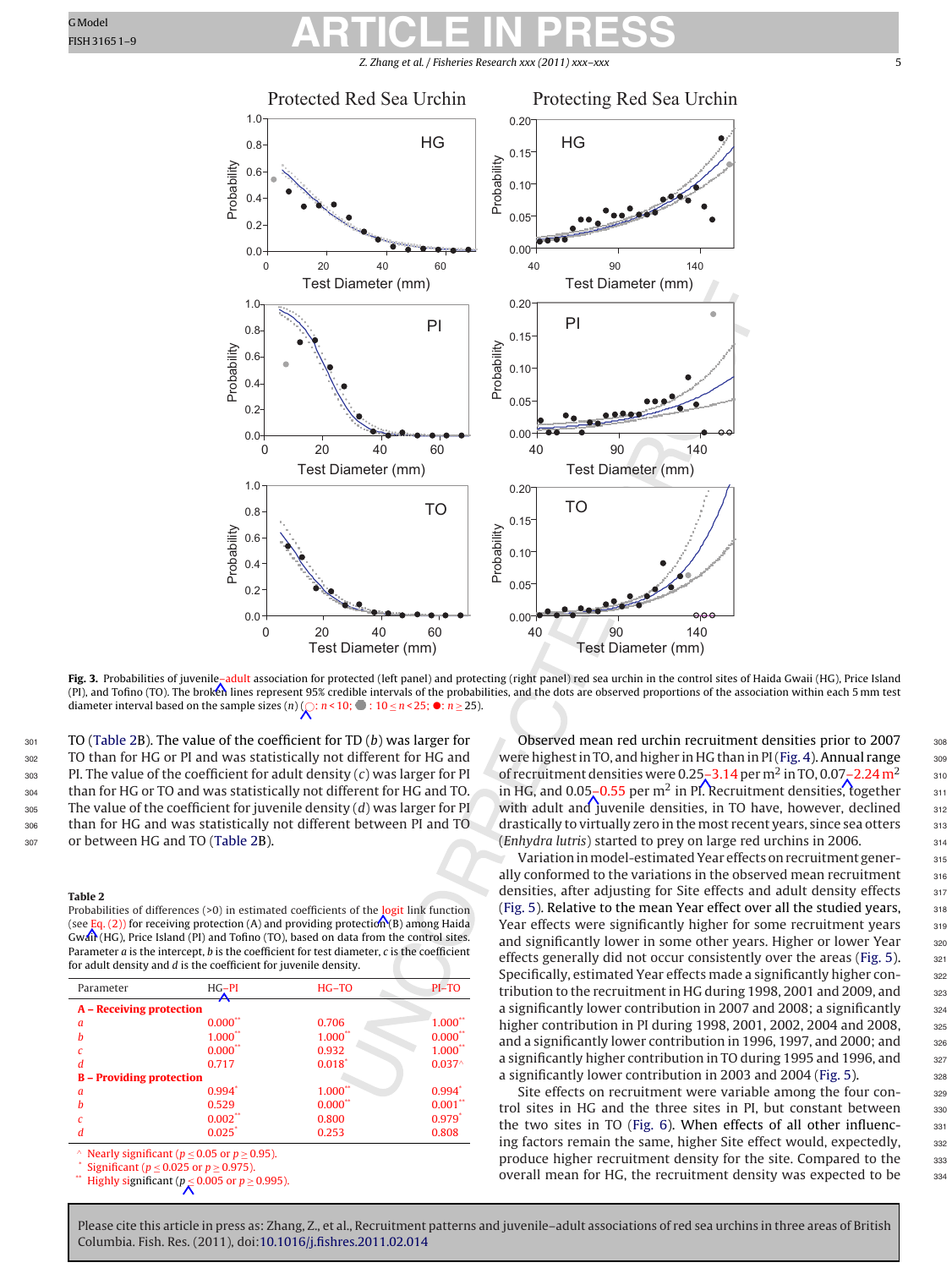<span id="page-6-0"></span>6 Z. Zhang et al. / Fisheries Research *xxx (2011) xxx–xxx*



**Fig. 4.** Mean recruitment densities over the control sites of Haida Gwaii (HG), Price Island (PI), and Tofino (TO).

 significantly higher in one site, significantly lower in another, and intermediate and not significantly different in the other two sites 337 in HG. Compared to the overall mean for PI, the recruitment density was expected to be significantly higher in one site, and not signif- icantly different in the other two sites in PI. The Site effects alone 340 did not affect recruitment densities significantly between the two sites in TO (Fig. 6).

The adult density had a positive impact on the recruitment, 342 at least up to a certain level [\(Table 3](#page-7-0) and [Fig. 7\).](#page-7-0) The estimated  $343$ impact was the highest in PI, and higher in TO than in HG. The 344 positive impact increased with adult density up to about 10 per 345  $m<sup>2</sup>$  for PI at which, given the other influencing factors remaining  $346$ unchanged, recruitment would be enhanced approximately by 450 347 times relative to that with zero adult density. When the adult den-<br>348 sity increased further in PI, the amount of recruitment decreased. 349 In TO, the positive impact increased with adult density up to the  $350$ maximum observed density of about 19 adults per  $m<sup>2</sup>$ , at which  $351$ 







**Fig. 5.** Variations in annual recruitment of red sea urchin in the control sites of Haida Gwaii (HG), Price Island (PI), and Tofino (TO). The y-axis denotes the percentage of recruitment relative to the mean recruitment over all the years, and the vertical lines represent 95% credible intervals.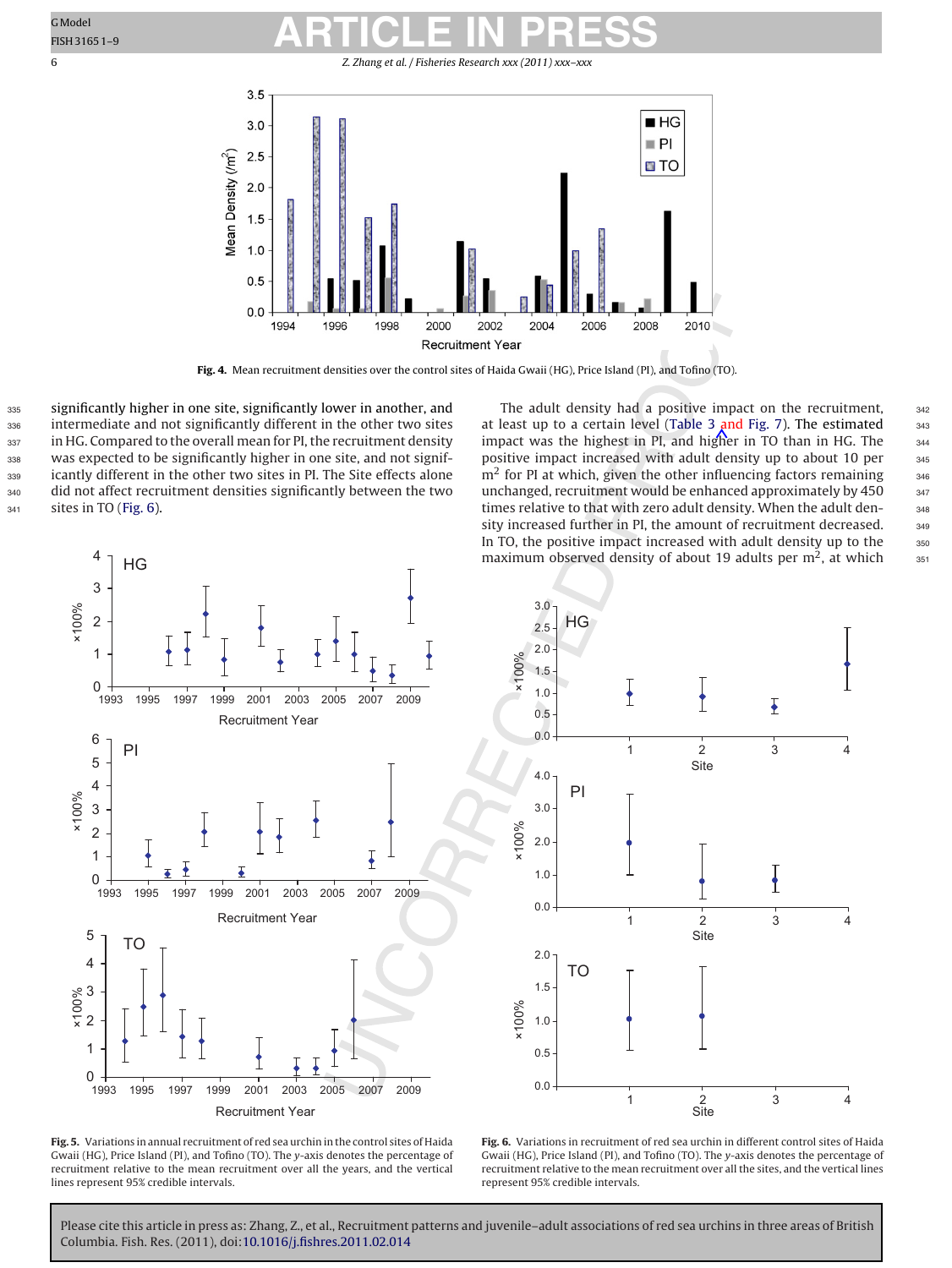## <span id="page-7-0"></span>GModel **ARTICLE IN PRESS** Z. Zhang et al. / Fisheries Research xxx (2011) xxx-

#### **Table 3**

Estimated values of the coefficients for adult densities in Eq. [\(4\),](#page-3-0) together with 95% credible intervals (CI) in Haida Gwaii, Price Island, and Tofino, using data from the control sites only. Parameters  $\alpha$  and  $\beta$  are the linear and quadratic coefficients for adult density, respectively.

| Parameter | Haida Gwaii |                 | Price Island      |                                         | Tofino            |                                      |
|-----------|-------------|-----------------|-------------------|-----------------------------------------|-------------------|--------------------------------------|
|           | Mean        |                 | Mean              |                                         | Mean              |                                      |
|           | 0.165       | $0.047 - 0.278$ | 1.239<br>$-0.063$ | $0.703 - 1.810$<br>$-0.092$ to $-0.035$ | 0.330<br>$-0.008$ | $0.005 - 0.744$<br>$-0.022$ to 0.003 |



**Fig. 7.** Effect of adult density on recruitment of red sea urchin in the control sites of Haida Gwaii (HG), Price Island (PI), and Tofino (TO). The y-axis denotes the amount of improvement in recruitment in terms of multiples of recruitment density when adult density is zero, given all the other factors are unchanged. Graphs were plotted between the minimum and maximum adult densities observed in each area.

 recruitment would be enhanced approximately by 27 times relative to that with zero adult density given the other influencing factors remaining unchanged. In HG, the recruitment also increased with adult density up to the maximum observed density of about 10  $_{356}$  adults per m<sup>2</sup>, at which recruitment would be enhanced approxi- mately by 5 times relative to that with zero adult density, given the other influencing factors remaining unchanged (Fig. 7).

 Intensive harvesting at the HG sites likely caused a negative 360 impact on the annual recruitment for the next five surveyed years. The probability was 0.89 for the recruitment density to be less than 100% of the "expected" recruitment density if the harvesting had not been conducted (Fig. 8). The probability was small, only 0.11, for intensive harvesting to actually have had a positive impact on recruitment density (Fig. 8). The highest probability occurred when the recruitment density was around 75% of the "expected" den-367 sity. Therefore, the most likely reduction in the amount of annual recruitment was about 25% (Fig. 8).



**Fig. 8.** Probability distribution for estimated changes in recruitment densities due to the intensive harvesting in Haida Gwaii. The y-axis indicates the probability of recruitment density change in terms of percentage of expected recruitment density if the harvesting had not been conducted.

### **4. Discussion**

The current study described, for the first time, the probability  $370$ of red urchin juvenile-adult associations in relation to size (TD),  $371$ juvenile and adult densities. The study showed the amount of tem-  $372$ poral and spatial variation in recruitment in different locations. 373 This study also provided evidence that intensive harvesting of large  $374$ red urchins would likely cause a negative effect on the subsequent 375 recruitment to the red urchin population.

Since Tegner and Dayton (1977) found that small red urchins are  $377$ often sheltered under the spines of larger individuals, many oth- <sup>378</sup> ers have also reported on this juvenile–adult association ([Duggins,](#page-9-0) <sup>379</sup> [1981; Breen et al., 1985; Sloan et al., 1987; Rogers-Bennett et al.,](#page-9-0) 380 [1995; Carter and VanBlaricom, 2002; Nishizaki and Ackerman,](#page-9-0) 381 [2007\).](#page-9-0) Juvenile sheltering is a complex post-settlement behaviour, assetting which seems to balance the risk of predation and the cost of interco-<br>383 hort competition ([Nishizaki and Ackerman, 2005\).](#page-9-0) Sheltering under 384 large individuals could contribute to increased survival rates for 385 juveniles due to protection from predators and from destructive 386 exposure to strong water current [\(Nishizaki and Ackerman, 2007\).](#page-9-0) 387 The presence of an adult red urchin was found to greatly reduce 388 the average water velocity, thereby creating a hydrodynamic refuge 389 for juveniles ([Nishizaki and Ackerman, 2007\).](#page-9-0) Sheltering behaviour 390 may, however, also have a negative impact due to increased com-<br>391 petition for food causing a nutritional disadvantage for the juvenile 392 [\(Nishizaki and Ackerman, 2004\).](#page-9-0)  $\frac{393}{2}$ 

We showed that the probability for juveniles to be found shel-<br>394 tered under the spines of adults decreased with increasing juvenile 395 TD, as reported by [Tegner and Dayton \(1977\).](#page-9-0) The current study 396 also revealed that the probability for juveniles receiving protection 397 from adults increased with increasing adult densities, but had no 398 statistical correlation with juvenile densities. A higher adult den-<br>399 sity would increase opportunities for juveniles to come across adult  $400$ spine canopies, leading to a higher number of protected juveniles.  $401$ Given an adult density, the proportion of juveniles seeking protec-<br>402 tion from adults may be relatively stable irrespective of juvenile  $403$ densities. In addition, our study also presented size-specific proba- <sup>404</sup> bilities for large red urchins providing shelters to smaller ones. This  $405$ shelter-providing probability increased with TD of adults, probably  $406$ because an increase in room under spines and test would provide a  $407$ higher sheltering opportunity. We also showed that juvenile den-  $408$ sities had a consistently positive effect, but that adult densities had  $408$ variable effects on this shelter-providing probability in the differ-<br>410 ent areas. When juvenile density increases, the number of juveniles  $411$ receiving protection from adults would likely also increase, lead-<br>412 ing to more adults providing shelters at a given adult density.  $413$ The impact of adult densities on the shelter-providing probabil-<br>414 ity seems to be more complex than the impact of juvenile density.  $415$ When adult density increases, the number of juveniles being pro-<br>416 tected by adults would expectedly increase at a given juvenile  $417$ density. An increase in adult density also means an increase in the  $418$ number of adults. The difference between the relative increases 419 in the number of adults providing shelters and in the number of 420 adults would determine the effect of adult density increase on the  $421$ shelter-providing probability. If the former increase is higher than  $422$ the latter, the shelter-providing probability would increase, as is  $423$ the case in PI; if the former increase is lower than the latter, the  $424$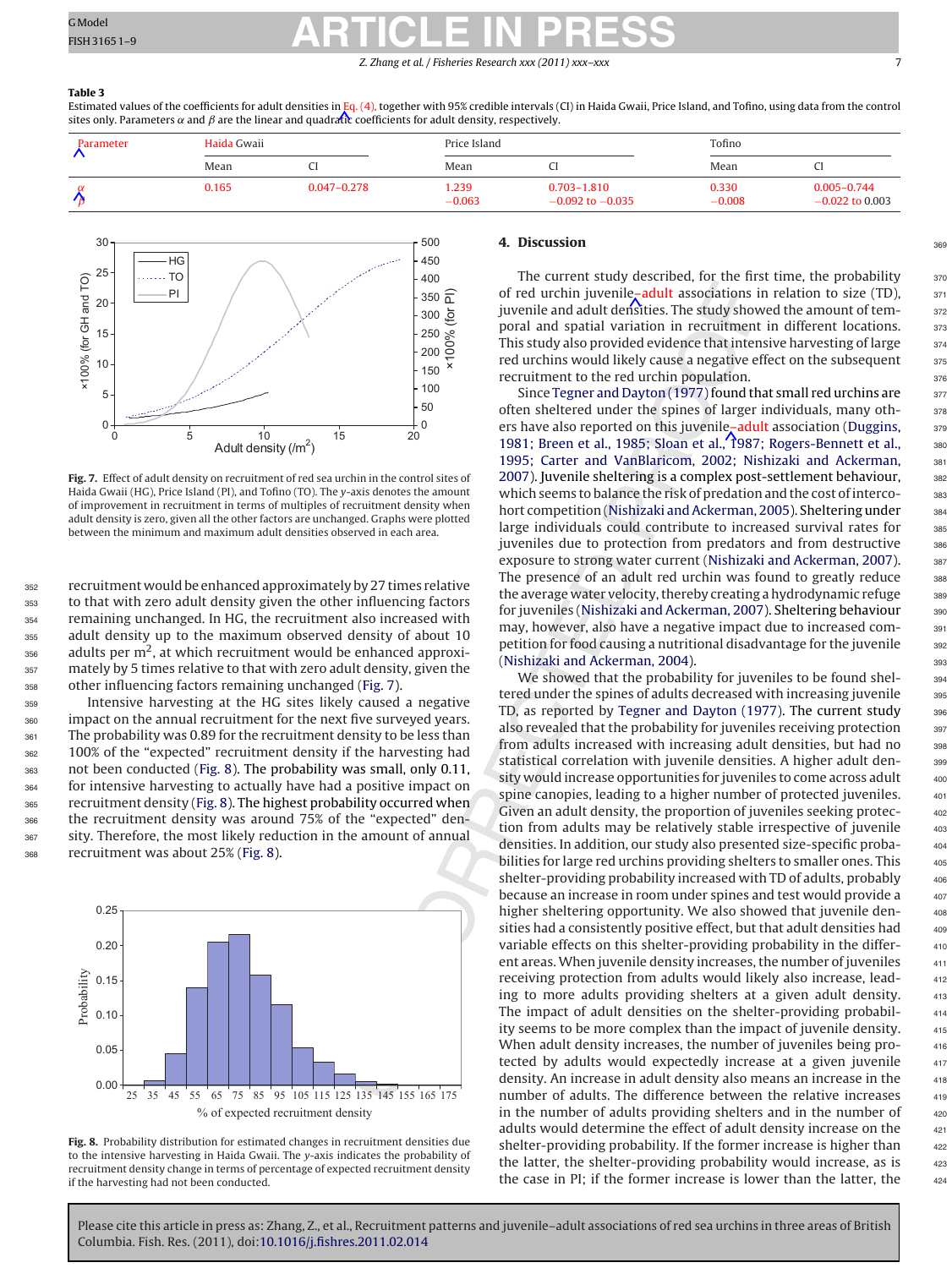8 Z. Zhang et al. / Fisheries Research *xxx (2011) xxx–xxx*

<sup>425</sup> shelter-providing probability would decrease, as is the case in TO; if 426 the former increase is similar to the latter one, the shelter-providing <sup>427</sup> probability would remain about same, as is the case in HG.

428 Although the general patterns of the juvenile-adult association 429 appeared to be similar in different areas, values of the estimated model parameters generally were significantly different for differ- ent areas, indicating that the magnitude of impact of TD, adult and juvenile densities were different. The variable magnitude of impact in different areas may have been caused by different levels of pre- dation, different red urchin densities and/or structural/substrate complexities which could influence hydrodynamic flow [\(Nowell](#page-9-0) [and Jumars, 1984; Ackerman and Okubo, 1993\).](#page-9-0) [Pace \(1975\)](#page-9-0) showed that water motion could impose a metabolic demand that exceeds the capacity of aerobic metabolism in adult red urchins. Considering that the mainstream water velocities are reduced by over 60% under the adult spine canopy, hydrodynamic refugia around adults may reduce the energetic requirements needed to maintain similar metabolic processes for juveniles [\(Nishizaki and](#page-9-0) [Ackerman, 2007\).](#page-9-0)

 Recruitment is a key biological parameter regulating population production. Despite a large number of studies on the recruitment mechanisms for marine invertebrates, there is still a lack of under- standing of the causes of spatial variability in recruitment over the ranges of a metapopulation connected by larval dispersal [\(Botsford](#page-9-0) [et al., 1994\).](#page-9-0) In general, recruitment for a marine metapopulation is influenced by three factors: amount of larval supply, success of larval settlement and post-settlement survival [\(Cameron and](#page-9-0) [Schroeter, 1980\).](#page-9-0) Studies on recruitment for marine invertebrates have often focused on larval supply and settlement [\(Gaines and](#page-9-0) [Roughgarden, 1985\),](#page-9-0) however post-settlement survival could be as important a factor in regulating recruitment for red urchins due to high post-settlement mortality rates [\(Nishizaki and Ackerman,](#page-9-0) <sup>457</sup> [2004\).](#page-9-0)

 In this study, we were unable to separately study the impact of larval supply and post-settlement survival on recruitment, as there were no data allowing the estimation of larval settlement densities or early juvenile mortality rate. However, we specifically modelled the effect of adult densities on the estimated recruitment, as adult red urchins provide an important habitat to shelter juveniles and promote their survival rates. [Tegner and Dayton \(1977\)](#page-9-0) showed 465 that the number of small juveniles  $(0, 20$  mm TD) was significantly lower in experimental plots where adult red urchins (95 $-130$  mm <sup>467</sup> TD) were removed a few months earlier, when compared to the number of small juveniles in a control site. [Sloan et al. \(1987\)](#page-9-0) sug- gested that the juvenile–adult association may be an important 470 factor in red urchin recruitment success. Indeed, we found that 471 higher adult densities would, in general, cause higher recruitment, 472 given the same amount of larval settlement. However, when the 473 adult density is higher than some threshold level, such as about per m<sup>2</sup> in PI, the recruitment would start to decrease, possibly 475 because of increased competition for food resources. The thresh- old density appears to vary between areas, however within the 477 observed range of adult densities, there were no negative impacts of adult density on recruitment in HG.

 [Sloan et al. \(1987\)](#page-9-0) speculated that harvesting could have a neg- ative impact on recruitment due to reduced adult spine canopy refugia, but they could not find any evidence to support their speculation. [Carter and VanBlaricom \(2002\), u](#page-9-0)sing different exper- imental harvest rates, found that recolonization by red urchins varied seasonally through immigration of adults, but also that low recolonization occurred at heavily harvested sites. We found that intensive removal of adult red urchins had, indeed, a negative effect on the subsequent recruitment. Using a generalized linear model, our study showed that the intensive harvesting in HG likely resulted in reductions in the amount of subsequent annual recruitment, and that the overall mean annual reduction was most likely about 25%

for the next five surveyed years. Removal of large red urchins by  $491$ sea otters also caused a severe reduction in small individuals in TO. <sup>492</sup> Sea otters started to prey on red urchins in 2006 in TO, and subse- <sup>493</sup> quently the population size rapidly declined. Surveys in the most  $494$ recent years found virtually no large or small red urchins in TO. 495 The disappearance of small red urchins is unlikely due to predation  $496$ since immature red urchins have no gonads, upon which the sea  $497$ otters feed. The disappearance of juveniles is more likely a result  $498$ of increased vulnerability due to the lack of adult spine canopy and <sup>499</sup> resulting predation, and to strong destructive wave and or current  $\qquad$ exposure. 501

Recruitment of juvenile red urchins has been reported as occur-<br><sub>502</sub> ring as infrequent pulses or not to occurring every year [\(Pearse and](#page-9-0)  $_{503}$ [Hines, 1987; Sloan et al., 1987\).](#page-9-0) More regular annual recruitment of 504 juvenile red urchins has also been described ([Tegner and Dayton,](#page-9-0) sos [1981; Ebert, 1983\).](#page-9-0) We found that recruitment took place annually  $_{506}$ to each area in our study, although there were temporal variations  $\frac{507}{200}$ in recruitment level in each of the three studied areas. Recruitment some success also varied between areas and between sites within an area  $\qquad$ in the same years, agreeing with the finding of [Ebert et al. \(1994\)](#page-9-0) that there was substantial variability in the number of settlers both from site-to-site within years and from year-to-year within sites.  $\frac{512}{2}$ 

Sea urchins are an ecological "keystone species", having a pro-<br>
<sub>513</sub> found impact on the composition and productivity of shallow water  $514$ benthic communities ([Estes et al., 1989; Levitan, 1992; Rogers-](#page-9-0)<br>515 Bennett [and Pearse, 2001\).](#page-9-0) Red urchins are also a commercially 516 valuable species. The commercial dive fishery in BC began in the 517 1970s and is managed under a regime including a minimum size 518 limit of 90 mm TD and harvest quotas [\(Campbell et al., 2003\).](#page-9-0) To 519 achieve conservation goals and sustainable harvesting, the Department of Fisheries and Oceans, Canada, adopts the precautionary 521 approach to fisheries management decisions, which commonly s22 entails establishing two biological reference points, a limit refer-<br>s23 ence point and an upper stock reference point [\(DFO, 2006\).](#page-9-0) The two s<sub>524</sub> reference points delineate stocks into three status zones: healthy s25 (above the upper stock reference point), cautious (between upper  $526$ stock and limit reference points) and critical (below the limit ref-  $\frac{1}{2}$  527 erence point). The harvest rate is adjusted according to the stock  $528$ status to ensure a low risk of serious or irreversible harm to the 529 stock. The red urchin fishery in BC currently has no established 530 limit reference points. The state of the state of the state of the state of the state of the state of the state of the state of the state of the state of the state of the state of the state of the state of the state of the

Our study provided quantitative information about red urchin 532 juvenile–adult associations and recruitment in BC. Together with 533 our previous study on red urchin growth and mortality [\(Zhang](#page-9-0) 534 [et al., 2008\),](#page-9-0) simulation models could be constructed to evaluate  $\frac{1}{535}$ variations in the productivity of the red urchin population under  $\frac{1}{536}$ alternative harvesting strategies. For model inputs, the amount of s37 recruitment (age 3 red urchin) may be generated from observed s38 variations in the past, and then modified according to the adult 539 density. Some recruits would die from natural causes before reach-<br>540 ing the minimum legal size for the fishery. Legal-sized red urchins  $_{541}$ would sustain an imposed fishing mortality in addition to natu-<br>
<sub>542</sub> ral mortality. The remaining abundance of adults would affect the 543 amount of subsequent recruitment. Various harvesting rates and  $_{544}$ minimum size limits at different population densities may be used  $_{545}$ in the simulation model to evaluate consequences to the red urchin  $_{546}$ population in terms of changes in density and size structure. Biolog- <sup>547</sup> ical reference points may thereby be formulated and appropriate  $\frac{548}{9}$ exploitation rates demonstrated for the different stock status zones.  $\frac{548}{549}$ 

## **Acknowledgments** 550

We thank the many divers from Fisheries and Oceans Canada, 551 the Pacific Urchin Harvesters Association (PUHA), Haida Fisheries, 552 and Kitasoo Fisheries Program for their help in the site surveys.  $\frac{553}{2}$